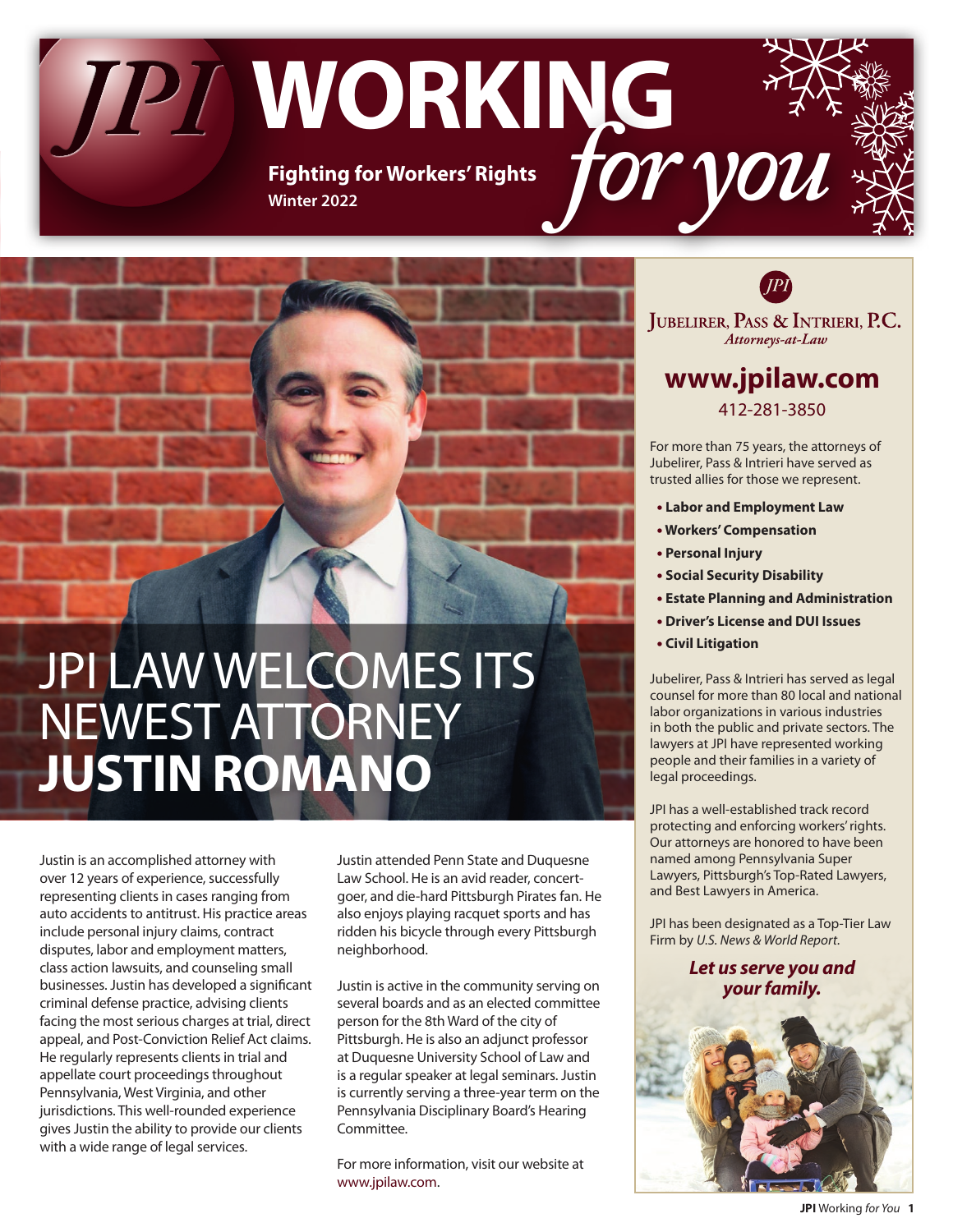

## **FULL TORT AND LIMITED TORT IN PENNSYLVANIA: WHAT'S THE DIFFERENCE?**

As a Pennsylvania driver, you are given a choice between two types of insurance coverage. The first is known as "Full Tort" insurance and the second is known as "Limited Tort" insurance. The Pennsylvania Motor Vehicle Financial Responsibility Law, passed in 1990, provides Pennsylvania drivers and motor vehicle owners with this choice between "Limited Tort" and "Full Tort."

While limited tort insurance coverage is typically slightly less expensive than full tort insurance coverage, the choice between the two types of insurance policies can have significant consequences if you are injured in a car accident caused by the negligence of another person. Every Pennsylvania driver should understand the difference between limited and full tort insurance options before signing a car insurance contract.

If you choose the full tort option, you and all household members covered by the policy have an unrestricted right to seek financial compensation for both economic and noneconomic loss. Examples of economic loss are medical expense and wage loss that were not compensated as first party benefits under your policy. Most importantly, you retain an unrestricted right to seek financial compensation for pain and suffering resulting from your injuries.

If you choose the limited tort option, you may not be able to collect any compensation for pain and suffering unless the injuries fall within the definition of "serious injury" or unless one of the exceptions apply. Under the Pennsylvania Motor Vehicle Financial Responsibility Law, a "serious injury" is an injury resulting in death, or serious impairment of bodily function or permanent serious disfigurement. The determination as to whether an injury constitutes a serious impairment of bodily function is decided on a case by case basis. Oftentimes, individuals will suffer injuries which require surgery resulting in lengthy absences from work. However, if their injuries eventually heal and they resume normal activities, the injury will not be deemed serious, and they cannot recover for pain and suffering. Common exceptions that allow an individual who has selected the limited tort option to still recover for pain and suffering are the following:

- If the party responsible for the accident is convicted or accepts ARD for driving under the influence of alcohol or a controlled substance;
- The responsible party is operating a motor vehicle registered in another state;
- The responsible party has failed to maintain automobile liability insurance as required under the Pennsylvania Motor Vehicle Financial Responsibility Law; OR

• If the injured individual was an occupant of a motor vehicle other than a private passenger motor vehicle. This exception arises when the occupied vehicle was insured by a corporation, as opposed to a natural person.

In our opinion, the full tort insurance coverage is always worth it. Full tort coverage allows you to recover the full extent of both your economic damages and non-economic damages, such as pain and suffering. Full tort provides peace of mind, and gives the injured individual an opportunity to recover for all losses attributable to the motor vehicle collision.

In addition to selecting the full tort option, it is also important when purchasing automobile insurance coverage to make sure you have adequate uninsured (UM) and underinsured motorist coverage (UIM). Uninsured and underinsured motorist insurance protects you and your family members in the event the responsible party did not have liability insurance, or their liability insurance limits are insufficient to pay for all of your damages attributable to their negligence.

**If you would like our office to review your automobile insurance policy coverages so we can suggest changes when you renew your policy, please call us. Our review is free of charge.**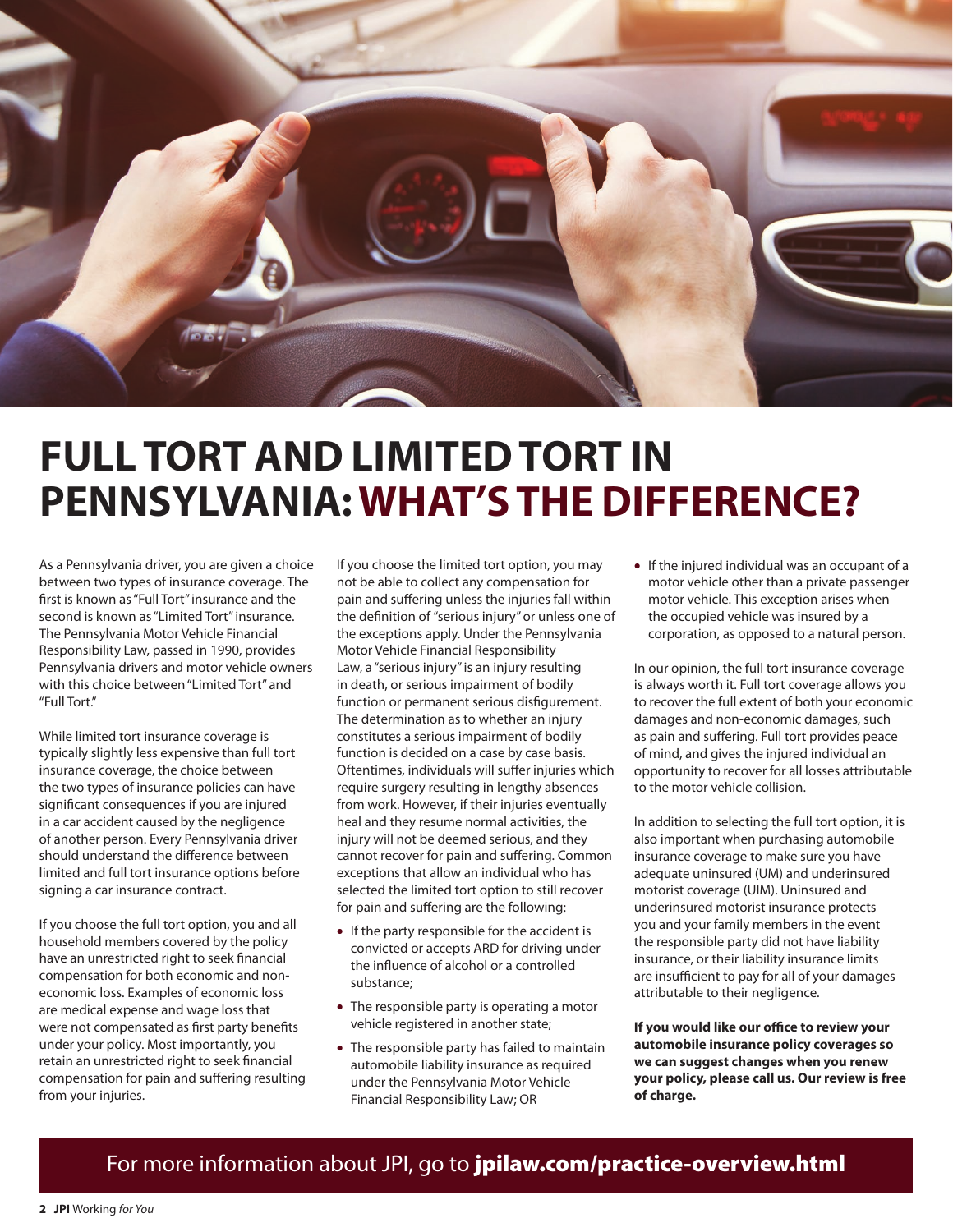## **PENNSYLVANIA INHERITANCE TAX: FREQUENTLY ASKED QUESTIONS**

One of the first questions asked by those who are preparing their estate plan is "how will my property be taxed at the time of my death?" Most of us need not worry about federal estate tax since the federal government will only impose an estate tax if your estate exceeds 12.06 million dollars. The same, however, cannot be said about Pennsylvania inheritance tax because it applies regardless of the size of your estate.

Also, at some point, you may be requested to serve as the personal representative or executor of an estate of a loved one or friend who is a resident of Pennsylvania. As the representative of the estate, one of your primary responsibilities will be to satisfy any outstanding Pennsylvania inheritance taxes.

Whether you are planning your own estate, or you have been asked to serve as an executor of an estate, a knowledge of Pennsylvania inheritance tax is essential. Factors to consider are as follows:

#### **What is the inheritance tax rate in Pennsylvania?**

The rates for Pennsylvania inheritance tax are as follows:

- 0 percent on transfers to a surviving spouse, to a parent from a child aged 21 or younger, and to or for the use of a child aged 21 or younger from a parent;
- 4.5 percent on transfers to direct descendants and lineal heirs;
- 12 percent on transfers to siblings; and
- 15 percent on transfers to other heirs, except charitable organizations, exempt institutions and government entities exempt from tax.

Property owned jointly between husband and wife is exempt from inheritance tax.

#### **Who are direct descendants and lineal heirs for the purposes of inheritance tax?**

Direct descendants include all natural children of parents and their descendants (whether or not they have been adopted by others), adopted descendants and their descendants and stepdescendants.

Lineal heirs include grandfathers, grandmothers, fathers, mothers and their children. Children include natural children (whether or not they have been adopted by others), adopted children and stepchildren.

#### **Is there a discount on inheritance tax?**

Inheritance tax becomes due at death and must be reported and remitted before nine months



pass from the date of death. If payment is made within three months of the date of death, a 5 percent discount of the tax paid or the tax due, whichever is less, applies.

#### **What property is subject to inheritance tax?**

All real and tangible personal property of a PA resident decedent, including but not limited to cash, oil and gas rights, automobiles, furniture, antiques and jewelry located in Pennsylvania at the time of the decedent's death, is taxable. All intangible property of a resident decedent, including stocks, bonds, bank accounts, loans receivable, etc., is also taxable, regardless of where it is located at the decedent's death. In the case of a nonresident decedent, all real and tangible personal property located in Pennsylvania at the time of the decedent's death is taxable. Intangible personal property of a nonresident decedent is not taxable.

Jointly-owned property with right of survivorship, except between husband and wife, including but not limited to real estate, securities and bank accounts, is taxable based on the decedent's interest in the joint property. This interest is calculated by dividing the value of the joint property by the number of joint owners at the time of the decedent's death. Joint property is taxable even in situations where the decedent's name was added as a matter of convenience. Further, if the decedent created the joint interest in the property within a year of his death, the full value of the property is taxable in the decedent's estate, less \$3,000.

#### **Can funeral expenses and the decedent's unpaid bills be deducted from the amount subject to tax?**

Yes, unsatisfied liabilities incurred by the decedent prior to death are deductible against the taxable estate. In addition to debts incurred by the decedent or the estate, costs of administration of the estate and funeral and burial expenses are deductible, including attorney fees, fiduciary fees and the cost of the burial lot, tombstone or grave marker.

#### **For the sake of convenience, I put my mother's name on my savings account. Recently my mother died, and now I am told I have to pay inheritance tax on my own money. Is this true?**

Under inheritance tax law, since the account was jointly owned, you and your mother had equal access to the account. Therefore, in this case, the survivor is taxed on one-half of the amount in the account.

#### **Is an inheritance considered taxable for PA personal income tax purposes?**

No, inheritances are not taxable for PA personal income tax purposes.

#### **Who files the inheritance tax return?**

Inheritance tax returns must be filed within nine months of a decedent's death by the person named in the will as personal representative or, if no Will exists, the individual approved as administrator by the Register of Wills. If no personal representative or administrator is named and property or transfers exist, then the person(s) receiving the property must file and pay the tax.

#### **Where is the inheritance tax return to be filed?**

If the decedent was a Pennsylvania resident at death, the inheritance tax return must be filed with the register of wills in the decedent's county of residence.

If the decedent was not a resident of Pennsylvania but had assets located in Pennsylvania, the inheritance tax return must either be filed with the register of wills of the county where assets are located, or directly with the PA Department of Revenue.

If you have questions regarding Pennsylvania inheritance tax for your own estate planning needs, or as the representative of someone's estate, please give us a call.